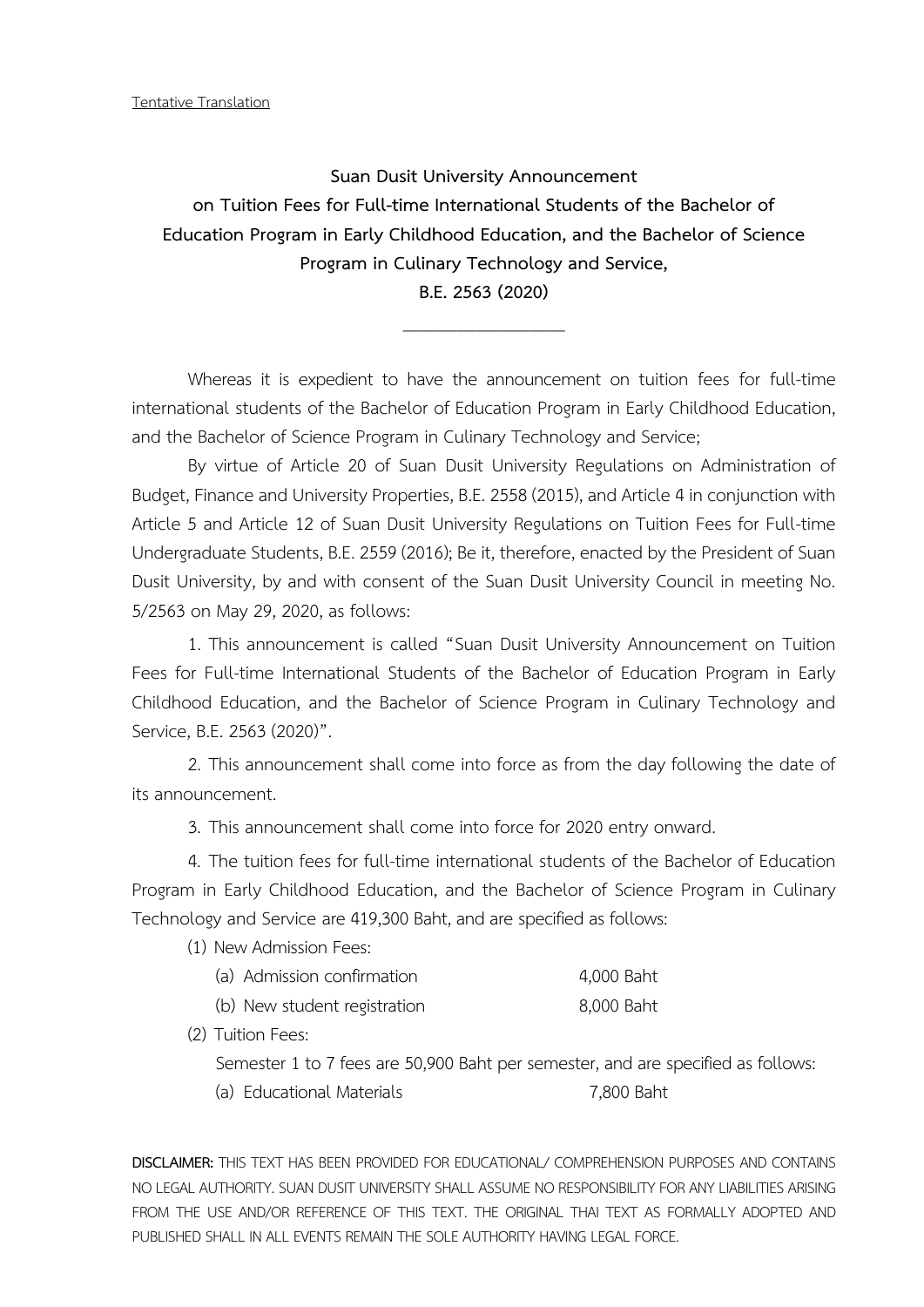| (b) Tuition                                                    | 43,100 Baht |
|----------------------------------------------------------------|-------------|
| Semester 8 fees are 51,000 Baht, and are specified as follows: |             |
| (a) Educational Materials                                      | 7,800 Baht  |

(b) Tuition 43,200 Baht

5. If students need to register beyond the normal study plan of program of study specified by Suan Dusit University Regulations, students will be charged a registration fee. The fee is calculated by the number of credits registered as follows:

| Number of credits     | $1 - 3$ | $4-6$  | $7-9$  | $10 - 12$ | $13 - 17$ | 18-22  |
|-----------------------|---------|--------|--------|-----------|-----------|--------|
| Educational materials | 1,300   | 2,600  | 3,900  | 5,200     | 6,500     | 7,800  |
| Tuition               | 7,200   | 14,400 | 21,600 | 28,800    | 36,000    | 43,200 |
| Total (Baht)          | 8,500   | 17,000 | 25,500 | 34,000    | 42,500    | 51,000 |

Given on the 15th Day of June B.E. 2563 (2020) - Signed – (Associate Professor Dr. Sirote Pholpuntin) Acting President, Suan Dusit University

Note: The rationale for enactment of this announcement is that the university has policies in educational development and advancement to respond to current needs and changes. Hence, it is appropriate to enact the Bachelor of Education Program in Early Childhood Education, and the Bachelor of Science Program in Culinary Technology and Service for full-time international students with consent of the Suan Dusit University Council as well as to administer more effective. This announcement is therefore promulgated.

## **Additional information**

- 1. Tuition fees are charged for a total of eight semesters of full-time study. Instalments are charged by semester.
	- (1) If candidates shall complete a study before eight semesters, international students shall pay the remaining tuition fees.
	- (2) In case of credit transfer, a university shall give discount tuition fees by deductions from transferred credits. Deductions shall be calculated as specified in Article 5 of Suan Dusit University

**DISCLAIMER:** THIS TEXT HAS BEEN PROVIDED FOR EDUCATIONAL/ COMPREHENSION PURPOSES AND CONTAINS NO LEGAL AUTHORITY. SUAN DUSIT UNIVERSITY SHALL ASSUME NO RESPONSIBILITY FOR ANY LIABILITIES ARISING FROM THE USE AND/OR REFERENCE OF THIS TEXT. THE ORIGINAL THAI TEXT AS FORMALLY ADOPTED AND PUBLISHED SHALL IN ALL EVENTS REMAIN THE SOLE AUTHORITY HAVING LEGAL FORCE.